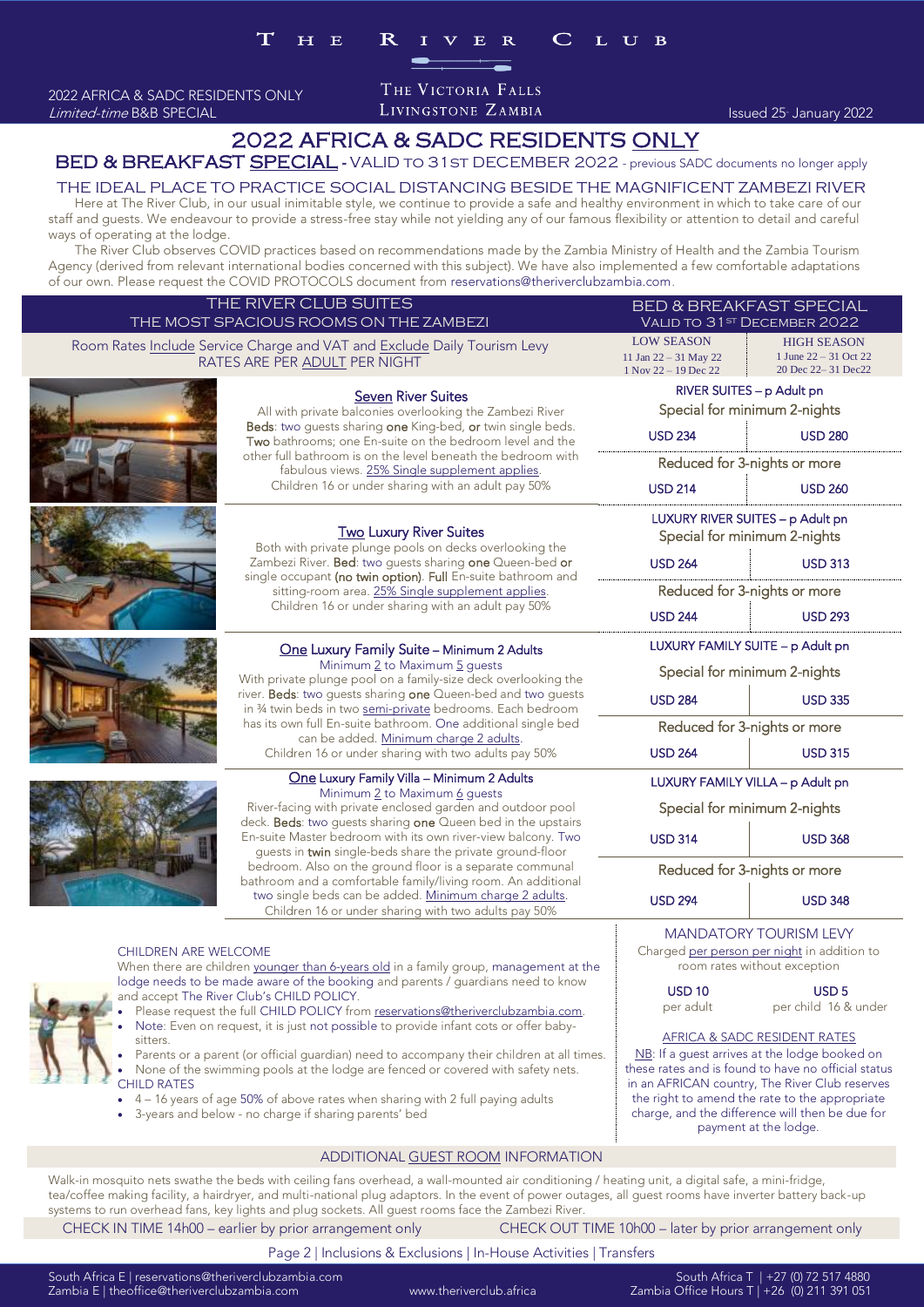### $H$  $E$ L U B  $\mathbf{E}$  $\overline{\mathbf{R}}$

2022 AFRICA & SADC RESIDENTS ONLY<br>*Limited-time* B&B SPECIAL

# THE VICTORIA FALLS

### Livingstone Zambia وIAL Issued 25 January 2022<br>AFRICA & SADC RESIDENTS - BED & BREAKFAST - INCLUSIONS and EXCLUSIONS  $\mathbf{A} = \mathbf{A} \mathbf{A} \mathbf{A} \mathbf{A} \mathbf{A} \mathbf{A} \mathbf{A} \mathbf{A} \mathbf{A} \mathbf{A} \mathbf{A} \mathbf{A} \mathbf{A} \mathbf{A} \mathbf{A} \mathbf{A} \mathbf{A} \mathbf{A} \mathbf{A} \mathbf{A} \mathbf{A} \mathbf{A} \mathbf{A} \mathbf{A} \mathbf{A} \mathbf{A} \mathbf{A} \mathbf{A} \mathbf{A} \mathbf{A} \mathbf{A} \mathbf{A} \mathbf{A} \mathbf{A} \mathbf{A} \mathbf$

- Accommodation as per suite booked,<br>Breakfast teas and coffees
- Breakfast, teas and coffees
- Safe still drinking water in the mini-fridges in each suite
- Safe still-water dispenser in the main dining room
- SHARED SUNSET CRUISE subject to weather and availability Sunset Cruises include house-brand drinks and snacks
- 10% Service Fee and 16% VAT<br>• Complimentary laundry service
- 

# • Complimentary laundry service<br>
ON-SITE FACILITIES available to all quests

Extensive grounds set in Zambezi riverine forest  $\vert$  infinity<br>swimming pool overlooking the river Leroquet & boulée swimming pool overlooking the river | croquet & boulés lawn |<br>'Summerhouse' and snooker room | treatment room (extra cost) | small gym | tennis court | nature trail. small gym | tennis court | nature trail.

- 
- RATES EXCLUDE<br>• All meals not mentioned in inclusions • All meals not mentioned in inclusions<br>• Special Bates for Extra Meals Per Pers
- Special Rates for Extra Meals Per Person excludes all drinks:<br>All unch USD 25 / 3-course Dinner USD 40 subject to change Lunch USD 25 / 3-course Dinner USD 40 – subject to change

o Children 16-years or younger pay 50% for extra meals<br>\*\*<u>NOTE</u>: to create <u>FULL BOARD</u> - lunches and dinners can be

- added for pre-payment to the accommodation invoice. • All drinks not mentioned (beer, wine, spirits, mixers, soft drinks)<br>\*NOTE Corkage on own beverages will be charged
- Shop purchases and wellness treatment (massages etc)<br>• Items of a personal pature Lall Park and Museum entry
- Items of a personal nature | all Park and Museum entry fees
- 

## • All transfers and activities not mentioned<br>
DAILY MANDATORY TOURISM LEVY is also additional to rates

Per adult per night - additional USD 10<br>Per under 16 child per night - additional USD 5 Per under-16 child per night – additional USD 5

### • IN-HOUSE ACTIVITIES - all on a shared basis - Enquire further if you would like to pay a top-up to guarantee private trips

### <sup>o</sup> When applicable park and entry fees are for own cost - Activities requiring park fees are noted with an \* Rates are per adult - children under-12 pay 50%

| • ON-SITE ACTIVITIES - No transfers required |           |
|----------------------------------------------|-----------|
| Park fees are not applicable                 | Per Adult |
| Sunset Cruise (when not included in package) | $USD$ 50  |
| The River Club Island picnic lunch           | $USD$ 50  |
| Catch & Release Fishing                      |           |
| o 2-3-hours on the lodge boat                | $USD$ 50  |
|                                              |           |





### IN-HOUSE ACTIVITIES – Return transfer included Park fees applicable indicated with an \* Per Adult<br>\* Zambian-side Falls Park - Guided Tour Bush NUSD 45 Local Simonga Village - Guided Tour **Cambian COST** 15 Local Simonga Village – Guided Tour USD 15

Livingstone Town Tour and Most view USD 50  $L$  ,  $L$  ,  $L$  ,  $L$  ,  $L$  ,  $L$  ,  $L$  ,  $L$  ,  $L$  ,  $L$  ,  $L$  ,  $L$  ,  $L$  ,  $L$  ,  $L$  ,  $L$  ,  $L$  ,  $L$  ,  $L$  ,  $L$  ,  $L$  ,  $L$  ,  $L$  ,  $L$  ,  $L$  ,  $L$  ,  $L$  ,  $L$  ,  $L$  ,  $L$  ,  $L$  ,  $L$  ,  $L$  ,  $L$  ,  $L$  ,  $L$  ,  $L$  ,

| ٠ | IN-HOUSE ACTIVITIES continued - Return transfers included |               |  |
|---|-----------------------------------------------------------|---------------|--|
|   | Park fees applicable indicated with an *                  | Per Adult     |  |
|   | * ONE Museum in Livingstone                               | $USD$ 50      |  |
|   | * BOTH Museums in Livingstone                             | $USD$ 80      |  |
|   | * Livingstone Crocodile Park                              | $USD$ 35      |  |
|   | Tour of Jewish Areas (excl's Jewish museum)               | $USD$ 50      |  |
|   | <b>ONE Livingstone Market</b>                             |               |  |
|   | o Maramba Cultural or Mukuni Craft                        | $USD$ 50      |  |
|   | <b>BOTH Livingstone Markets</b>                           |               |  |
|   | o Maramba & Mukuni Combo                                  | $USD$ 65      |  |
|   | Visit the Railway Bridge                                  |               |  |
|   | o between Zambia & Zimbabwe                               | $USD$ 45      |  |
|   | *See the Lunar Rainbow                                    |               |  |
|   | o seasonal at full moon when the sky is clear             | <b>USD 50</b> |  |
|   |                                                           |               |  |



# TRANSFERS – advance reservation required<br>The River Club is located 20 km / 12 miles upstream of Livingstone Town and Victoria Falls

- The River Club Transfers Guests are transferred by one of The River Club's privately owned, air-conditioned vehicles when arriving or<br>departing via Livingstone Airport or the Zambia Border with Zimbabwe
- Cross-border pick-ups are booked by The River Club with  $3^{rd}$ -party spectrum conditions permit quests can be transferred a few
- On first arrival, when conditions permit, guests can be transferred a few kilometres past the lodge to a point upstream, from where the lodge host will collect them, followed by a 10-minute scenic boat ride to The River
- Note: a boat-arrival may be unsuitable for guests who are unable to negotiate the staircase from the jetty up to the lodge grounds.<br>• Please let us know in advance if a quest has any mobility concerns so that provision c <sup>o</sup> Please let us know in advance if a guest has any mobility concerns so that provision can be made accordingly.

| To or From THE RIVER CLUB BY ROAD<br><b>PER PERSON SHARING</b><br>PRICES ARE ONE-WAY and SUBJECT TO CHANGE<br>Minimum 2 pax charge   Minimum 6 pax private<br><b>USD 32</b><br>• Livingstone Airport ( $\leq$ 30 mins) OR Livingstone Town ( $\leq$ 25-minutes) OR Zambia Immigration at Vic Falls Border ( $\leq$ 40-minutes)<br><b>USD 66</b><br>• Cross-border Zimbabwe; Victoria Falls Airport – includes inter-border Railway Bridge traverse ( $\leq 1$ 1/2 to 2-hours ) |                                                                                                                                             |               |
|--------------------------------------------------------------------------------------------------------------------------------------------------------------------------------------------------------------------------------------------------------------------------------------------------------------------------------------------------------------------------------------------------------------------------------------------------------------------------------|---------------------------------------------------------------------------------------------------------------------------------------------|---------------|
|                                                                                                                                                                                                                                                                                                                                                                                                                                                                                |                                                                                                                                             |               |
|                                                                                                                                                                                                                                                                                                                                                                                                                                                                                |                                                                                                                                             |               |
|                                                                                                                                                                                                                                                                                                                                                                                                                                                                                |                                                                                                                                             |               |
|                                                                                                                                                                                                                                                                                                                                                                                                                                                                                |                                                                                                                                             |               |
|                                                                                                                                                                                                                                                                                                                                                                                                                                                                                | • Cross-border Zimbabwe; Victoria Falls Hotels or Rovos Rail Siding, includes inter-border Railway Bridge traverse ( $\leq 1$ to 1 ½-hours) | <b>USD 63</b> |
| • Inter-border Zambia-Zimbabwe Immigrations; ONLY traverse Victoria Falls Railway Bridge ( $\leq$ 10 minutes )<br>$USD$ 12                                                                                                                                                                                                                                                                                                                                                     |                                                                                                                                             |               |
| • Cross-border Botswana; Kasane Airport OR Kasane Town OR Kasane Immigration on the Chobe River ( $\leq 1 \frac{1}{2}$ to 2-hours)<br><b>USD 80</b>                                                                                                                                                                                                                                                                                                                            |                                                                                                                                             |               |
| • Cross-border Botswana; Chobe Game Lodge into Chobe National Park ( $\leq$ 2 to 3-hours )<br><b>USD 120</b>                                                                                                                                                                                                                                                                                                                                                                   |                                                                                                                                             |               |
| • Cross-country Lusaka International Airport ( $\leq$ 6 to 7 hours') – 1 to 5 pax - request a quote for bigger groups<br><b>USD 450</b>                                                                                                                                                                                                                                                                                                                                        |                                                                                                                                             |               |

South Afri[ca E | reservations@theriverclubzamb](mailto:theoffice@theriverclubzambia.com)ia.com South Africa T | +27 (0) 72 517 4880

Page 3 | Conference Facilities | Terms & Conditions | Postponement & Cancellation | COVID | Visas | Limited-Time Offer | Contact Info